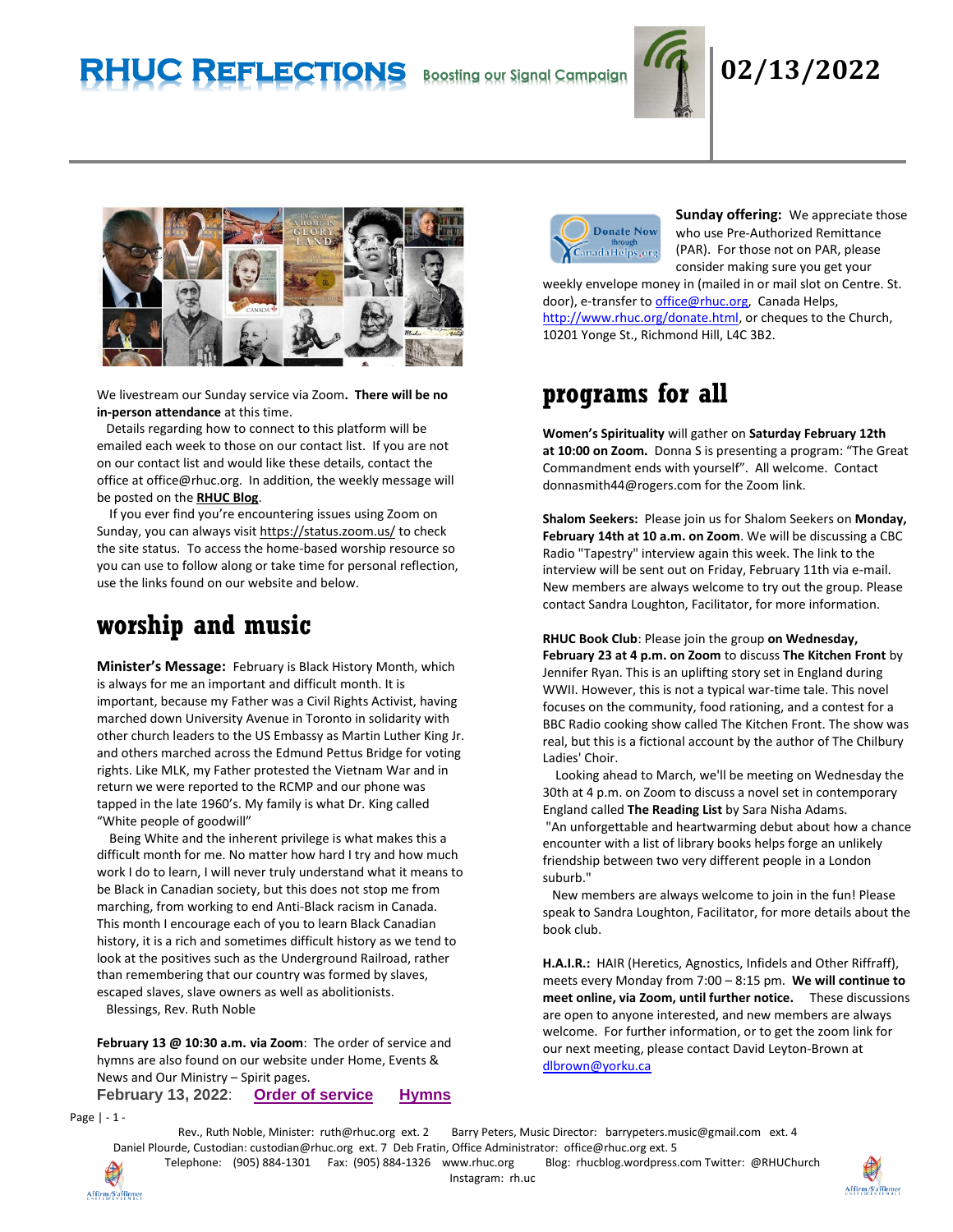

## **church news**

**Welcoming Rev. Karen Dale!:** If you are interested in helping to welcome Rev. Karen Dale to RHUC starting on February 14, here is an idea for you to think about. How about sending a blank greeting card or a "welcome" card to Karen saying you're looking forward to getting to know her/meeting her, etc.? Cards could be dropped off in the mail slot in the door on Centre Street or mailed to:

Rev. Karen Dale 10201 Yonge Street Richmond Hill, ON L4C 3B2 Submitted by: RHUC Search Committee and M & P Committee

**Congregational Update:** Friends - it is the time of year when we moving towards our **Annual Meeting** which is going to be held after worship on **Sunday April 3rd** rather than March 6th. In preparation we will be putting our Annual Report together and also undertaking our nominations process for leadership positions.

 We are also looking forward to welcoming Rev. Karen Dale on Feb 14th with a two week overlap with Rev, Ruth Noble as we transition to a new pastoral relationship.

 Over the past few weeks during our Sunday worship, Ruth has focused on abundance and stewardship. We have been invited to think about our gifts and responding with deep gratitude financially, but also with our time and talents.

 There are many ways to be involved in the life and mission of this congregation. Involvement creates opportunity for building community, learning, service to the life of our community, our neigbourhood and the wider world and ways to deepen our faith.

 Over the next few weeks, we will be doing a deeper dive into some of those opportunities to give you a chance to reflect on what is happening and how you might engage in new ways!

 Thank you everyone for all the ways that you make RHUC awesome!

*Jane Wedlock, Board Chair*

### **Annual Reports** are due by February 22nd !

 For those writing - please consider again how they fit with our MAP priorities - you only need to pick one, even if your activities address more than one. Please email report to office@rhuc.org.

- 1. Be A Culture of Welcome, Respect and Safety Where We Honour One Another and Respect Diversity
- 2. Engage With the Community in our Neighbourhood
- 3. Ensure our facilities align with our values, identity and purpose
- 4. Develop Intentional Opportunities for People to Gather to Build Relationships, Nourish Spiritual Wellness and Engage in Justice

Page | - 2 -

- 5. Create Dynamic, Engaging and Meaningful Worship
- 6. Reach out with Care to People at All Stages of Life
- 7. Communicate our story both within and beyond the congregation
- 8. Be good stewards of our finances and our facilities
- 9. Foster and Value Leaders and Volunteers

 We have a great story to tell - looking forward to all that has been done even in the midst of the pandemic! Thanks, Jane Wedlock (Board Chair)

**Cash Cards**: The next order for cash cards will be **April 20.** This is an ongoing fundraiser for RHUC that gives  $1 - 10\%$  back to the church on your gas, grocery, restaurant, coffee or gift purchase!

## **outreach**

### **Ageism - Laws Prohibiting Ageism in Canada**

 All ten provinces and three territories in Canada have legislation designed to ensure the equality of its population. Canada's provisions prohibiting age discrimination are grounded in the Charter of Rights and Freedoms (the "Charter"),[17] which applies to all jurisdictions and governmental entities. Section 15(1) of the Charter contains an equality clause, which provides as follows: Every individual is equal before and under the law and has the right to the equal protection and equal benefit of the law without discrimination and, in particular, without discrimination based on race, national or ethnic origin, colour, religion, sex, age or mental or physical disability (emphasis added). The federal government and all provinces and territories have anti-discriminatory measures against age. Specifically, each jurisdiction has a human rights statute which prohibits discrimination based on age.

 Age discrimination is often not taken as seriously as other forms of discrimination. To fight ageism, it is necessary to raise public awareness about its existence and to dispel common stereotypes and misperceptions about ageing.[18] However..... Perhaps **one of the clearest examples of ageism is observed in the Code itself.** The definition of age in section 10(1) states: The restricted definition of age in human rights law, which allows employers to implement **mandatory retirement at age 65,** demonstrates how deeply ageism is ingrained in our culture.

"age" means an age that is eighteen years or more, except in subsection 5(1) where "age" means an age that is eighteen years or more and less than sixty-five years;

 Section 5(1) prohibits discrimination in employment. This means that persons over the age of 65 cannot make a complaint of age discrimination in employment. This also allows employers to implement mandatory retirement at age 65 and prevents anyone from making a complaint that being forced to retire at 65 is discriminatory.

Rev., Ruth Noble, Minister: [ruth@rhuc.org](mailto:ruth@rhuc.org) ext. 2 Barry Peters, Music Director: barrypeters.music@gmail.com ext. 4 Daniel Plourde, Custodian: [custodian@rhuc.org](mailto:custodian@rhuc.org) ext. 7 Deb Fratin, Office Administrator: [office@rhuc.org](mailto:office@rhuc.org) ext. 5

Affirm/S'affirmer

Telephone: (905) 884-1301 Fax: (905) 884-1326 [www.rhuc.org](http://www.rhuc.org/) Blog: rhucblog.wordpress.com Twitter: @RHUChurch